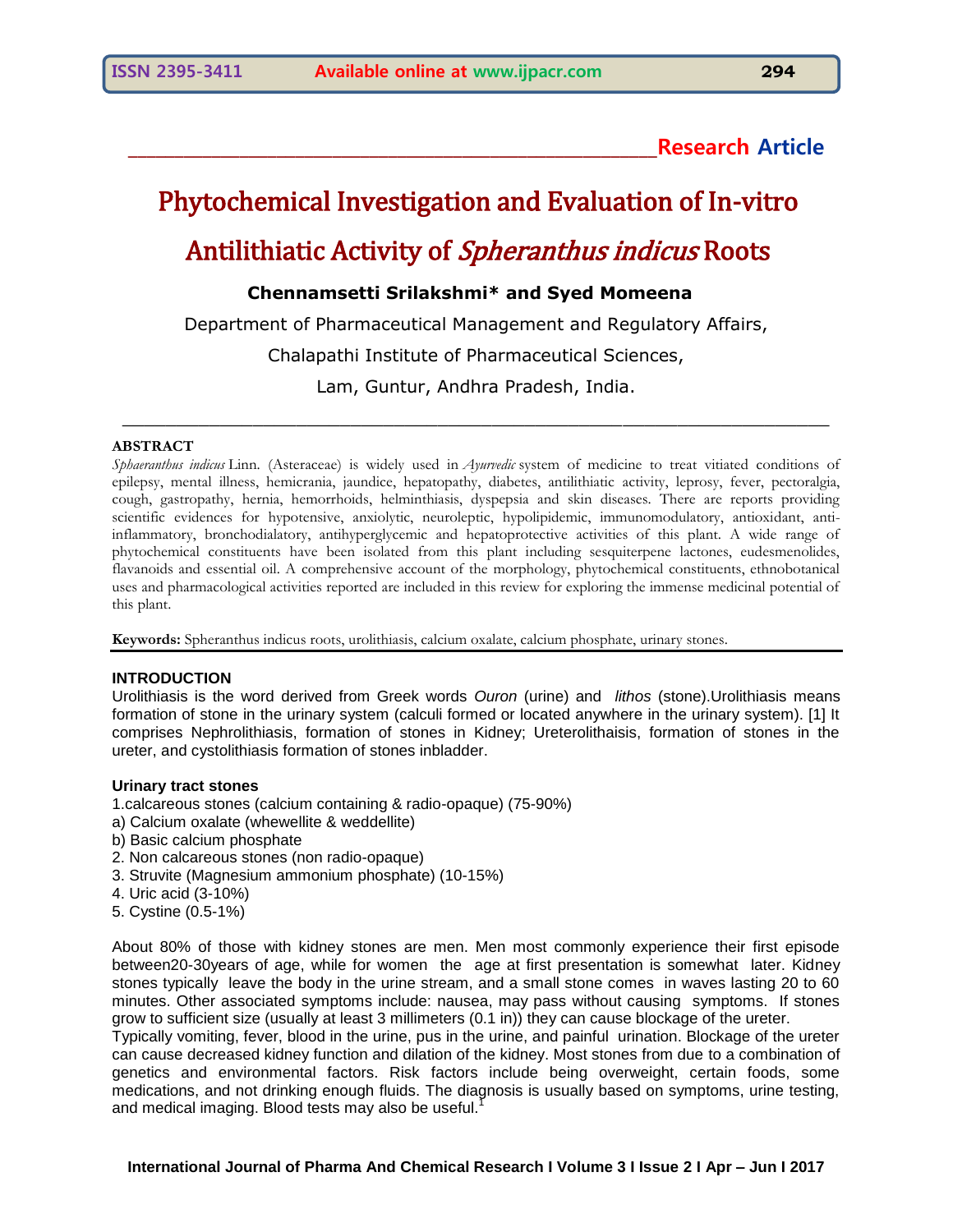The development of urinary stones is most commonly related to;

- Decreased urine volume
- Increased excretion of stone-forming components
- Inadequate urine drainage, which may lead to stasis
- Decrease in urinary citrate levels leading to deposition of calcium
- Deficiency of vitamins A or C-these conditions can also lead to the ―Hypertraid‖:hyperparathyroidism, hypercalcaemia, and hyperuricosuria.

Ureteral obstruction causes postrenal Zotemia and hydronephrosis (distension and dilation of the renal pelvis and calyces), as well as spasm of the ureter. This leads to pain, most commonly felt in the flank (the area between the ribs and hip), lower abdomen, and groin(a condition called renal colic). Renal colic can be associated with nausea, vomiting, fever, blood in the urine, pus in the urine, and painful urination. Renal colic typically comes in waves lasting 20-60 minutes, beginning in the flank or lower back and often radiating to the groin or genitals. The diagnosis of kidney stones is made on the basis of information obtained from the history, physical examination, urinalysis, and radiographic studies. Ultrasound examination and blood tests may also aid in the diagnosis.

Among ruminants, uroliths more commonly cause problems in males than in females; the sigmoid flexure of the ruminant male urinary urinary tract is more likely to obstruct passage. Early-castrated males are at greater risk, because of lesser urethral diameter.<sup>3</sup>

Pelleted feeds may be conducive to formation of phosphate uroliths, because of increased urinary phosphorus ehcretion. This is attributable to lower saliva production where pelleted rations containing finely ground constituents are fed. with less blood phosphate patitioned into saliva more tends to be excreted in urine. (most saliva phosphate is fecally excreted).<sup>8</sup>

Oxalate uroliths can occur in ruminants, although such problems from oxalate ingestion may be relatively uncommon. Ruminant urolithiasis associated with oxalate ingestion has been reported. However, no renal tubular damage or visible deposition of calcium oxalate crystals in kidneys was found in yearling weather sheep fed diets containing soluble oxalate at 0.6% of dietary dry matter for about 100days.<sup>10</sup>

A person with recurrent kidney stones may be screened for such disorders. This is typically done with a 24 hours urine collection. The urine is analysed for features that promote stone formation. Calcium is one component of most common type of human kidney stones, calcium oxalate. Some studies suggest people who take calcium as a dietary supplement have a higger risk of developing kidney stones.

However, certain behaviors associated with frequent and binge drinking can lead to dehydration, which can in turn lead to the development of kidney stones. The American urological Association has projected that global warming will lead to an increased incidence of kidney stones in the United states by expanding the "kidney stone belt" of the southern United states.

People with lymphoproliferative/myeloproliferative disorders who were treated with chemotheraphy developed symptomatic stones 1.8%of of the time in one study.

#### **LITERATURE REVIEW OF PLANT**

- 1. Sphaeranthus africana Tanzania, Madagascar , Iran , Indian Subcontinent , China , Southeast Asia , northern Australia.
- 2. Sphaeranthus amaranthoides Sri Lanka, Kerala, Tamil Nadu, Karnataka
- 3. Sphaeranthus angolensis Angola
- 4. Sphaeranthus angustifolius Madagascar
- 5. Sphaeranthus bullatus Tanzania
- 6. Sphaeranthus chandleri Uganda
- 7. Spheranthus confertifolius Kenya
- 8. Sphaeranthus cristatus Tanzania
- 9. Sphaeranthus epigaeus South Africa
- 10. Sphaeranthus fischeri Tanzaina

#### **OBJECTIVES OF PRESENT STUDY**

Though the advances in moderen medicines are significant, they remain an even increasing demand for herbal medicine. Herbal medicines as effective and potent medicine require evaluation by standard scientific methods so as to be validated for the treatment of diseases. The present patent laws have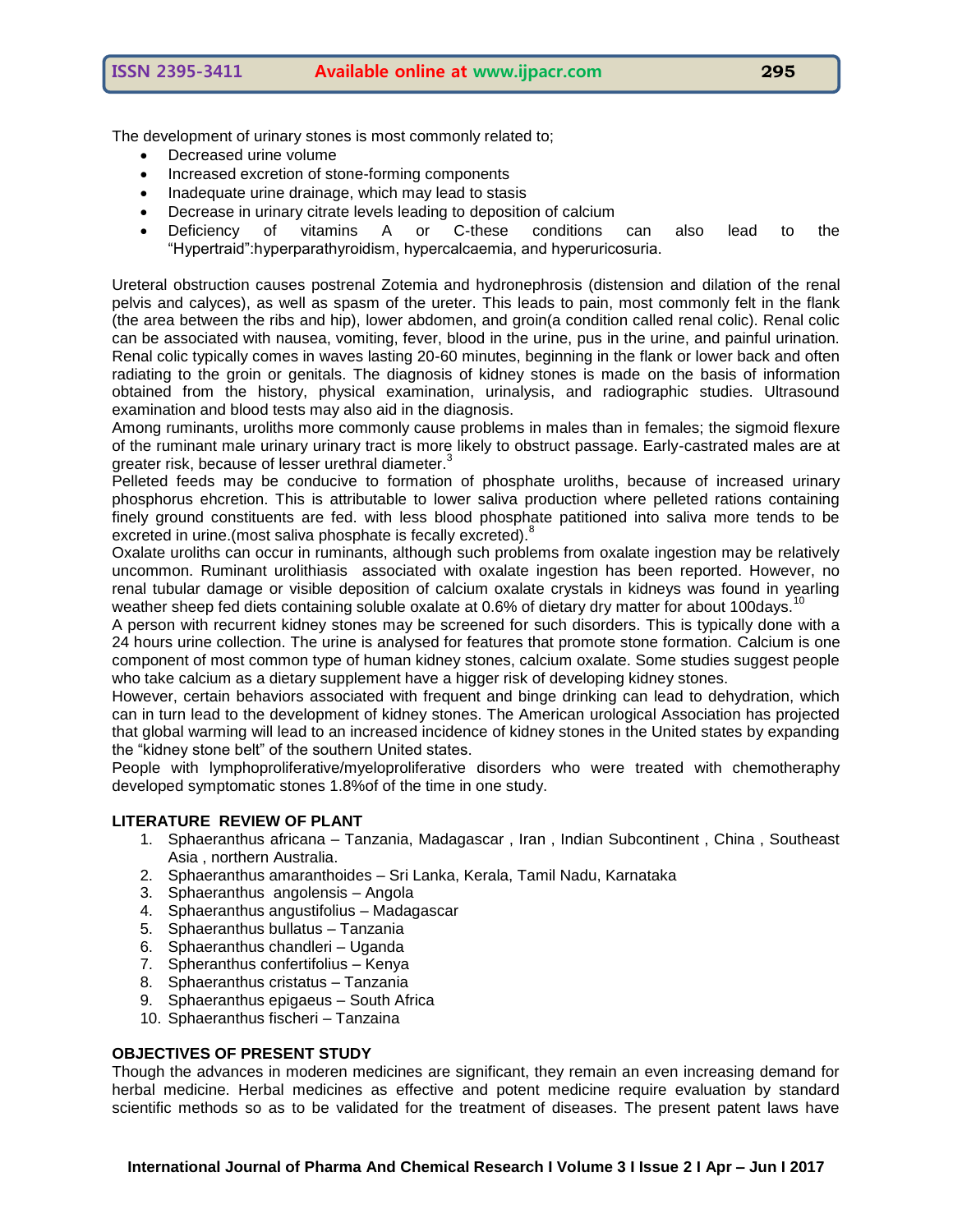increased the necessiy to preserve the claims of these time-tested folk medicine. Thus it has become imperative that steps be taken to document components and activity of these medicinal plants. A systemic pharmacognostical, phytochemical and pharmacological evaluation of natural products form an intrinsic part of pharmacognosy. The present study is one such attempt to carry out.

- To extract roots of Sphaeranthus indicus plant by using Methanol
- To isolate the active principles present in extract by performing various chemical tests
- To investigate the *In – vitro* Antilithiatic actvity of the Methanolic extract of the root at different cocentrations.

#### **PLANT PROFILE OF SPHAERANTHUS INDICUS Common (Indian) Names**

Sanskrit: Mahamundi, Mundi, Hapus, Hindi, Bengali, Marathi,& Gujerati:bMundi, Gorkhmundi, Telugu: Boddatarupa, Boddasoramu Tamil: Kottak aranthai Malyali: Mirangani Riya: Murisa, Bokashungi Punjabi: Ghundi, Khamadrus



**Habitat**: Common rabi weed found in rice fields.

Distributed through India. Srilanka, Africa and Australia. Related species Sphaeranthus africanus L. (Sanskrit – Sveta Hapusa; Malyali-Velutha adakkamaniyan) **Useful parts:** Root, bark, leaves , flowers , and seeds.

#### **Medicinal properties and uses**

According to Ayurveda: Laxative digestive tonic , fattening, alterative, anthelminitic and alexipharmic. Other: insanity

**Tuberculosis**  Indigestion **Bronchitis**  Spleen diseases **Elephantiasis**  Anaemia Pain in uterus and vagina Piles Asthama Leucoderma **Dysentery** Hemicrania etc…..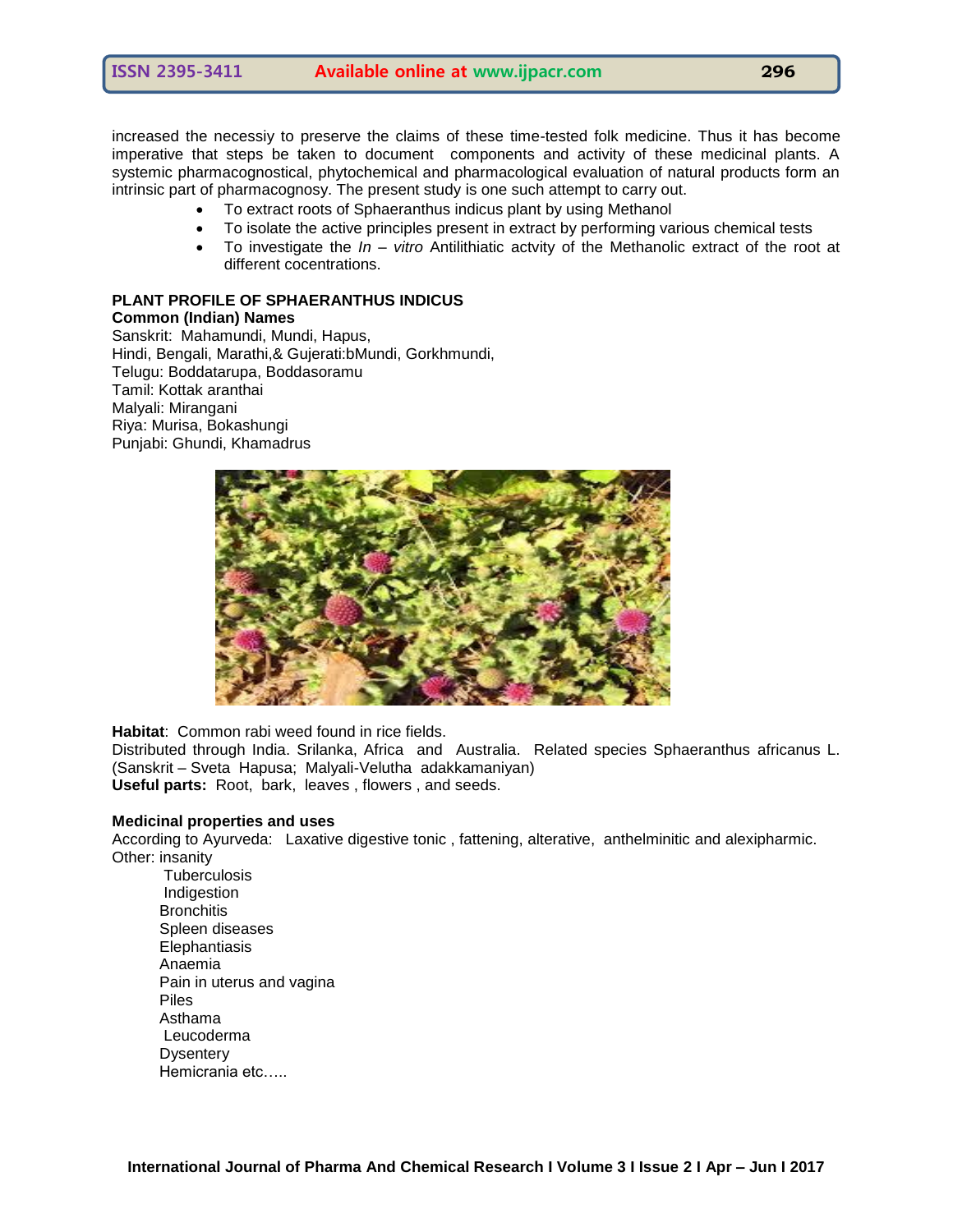#### **MATERIALS AND METHODS**

**COLLECTION OF PLANT MATERIAL:** Plant material collected from rice crop fields of Narakoduru villlage, Roots are seperated and washed throughly with water dried and grinded to get coarse powder of roots. All the chemicals use for the experiment are analytical grade and were procured from National scientifics, Guntur.

#### **EXTRACTION PROCEDURE**

**250gms** of coarse powder was packed in a thimble made of filter paper which was then placed to the wider part of the extractor by drug praticles. Menstrum is poured into the wider part of the extractor to the equal heights of the siphon tube. Menstrum was placed in round bottomed flask and boiled continuously.

#### **Preparation of Semi permeable membrane**

The semi permeable membrane of eggs lies in between the outer calcified shell and the inner contents like albumin & yolk. Shell was removed chemically by placing the eggs in 2M HCL for overnight, which caused complete decalcification. Further, washed with distilled water and carefully with a sharp pointer a hole is made on the top and the contents squeezed out completely from the decalcified egg. Then the egg membrane washed thoroughly with distilled water, and placed it in ammonia solution, in the moistened condition for a while& rinsed it with distilled water. Stored in refrigerator at a PH of 7-7.4.

#### **Preparation of standard solution**

A polyherbal formulation such as Cystone was selected and tablets were placed in absolute methanol for removing colour coating and were crushed into powder form. The power was dispersed into 100ml of distilled water and filtered. Filterate was used as positive control.

#### **ANTILITHIATIC ACTIVITY OF METHANOLIC EXTRACT OF SPHAERANTHUS INDICUS 1)In-vitro Antilithiatic activity test by calcium oxalate dissolution method**

#### **Preparation of calcium oxalate by homogenous precipitation**

1.47gm of calcium chloride dehydrate was dissolved in 100ml distilled water and1.34gm of sodium oxalate was dissolved in 100ml of 2N H2SO4. Both were mixed equally in a beaker to precipitate out calcium oxalate with stirring. The resultant calcium oxalate was freed from traces of sulphuric acid by ammonia solution: washed with distilled water and dried at a temperature 60degree C for 2 hrs.

| Control         | 1ml(1mg/ml) of calcium oxalate+1ml of water |
|-----------------|---------------------------------------------|
| <b>Test</b>     | 1ml of calcium oxalate+1ml(10mg/ml)SIME     |
| <b>Test</b>     | 1ml of calcium oxalate+1ml(20mg/ml)SIME     |
| <b>Test</b>     | 1ml of calcium oxalate+1ml(30mg/ml)SIME     |
| <b>Test</b>     | 1ml of calcium oxalate+1ml(40mg/ml)SIME     |
| <b>Standard</b> | 1ml of calcium oxalate+1ml(400mg/ml)cystone |

#### **EXPERIMENT PROTOCOL**

#### **SIME :** *Sphaeranthus indicus Methanolic extract*

All the models were allowed to suspend in conical flasks containing 100ml of 0.1MTris buffer. All the flasks were subjected to incubated for three days. After three days the membranes were taken out of the flask and content of each membrane was collected in different test tubes. 2ml of 1N sulphuric acid was added to each test tube and titrated with 0.9494N KMNO4 till the colour disappears. 1ml of 0.9494N KMnO4 is equivalent to 0.1898mg of calcium.

The amount of undissolved calcium oxalate is subtracted from the total quality used in the experiment in the beginning, to know much quantity of calcium oxalate actually test substances could dissolve.

#### **2) IN-VITRO ANTILITHIATIC ACTIVITY TEST BY CALCIUM PHOSPHATE DISSOLUTION METHOD**

#### **Preparation of calcium phosphate by homogenous precipitation**

1.47gm of calcium chloride dehydrate was dissolved in 100ml distilled water and 1.42gm Of disodium hydrogen phosphate was dissolved in 100ml of 2Nsulphric acid. Both were Mixed equally in a beaker to precipitate out calcium phosphate with stirring. The resultant Calcium phosphate was freed from traces of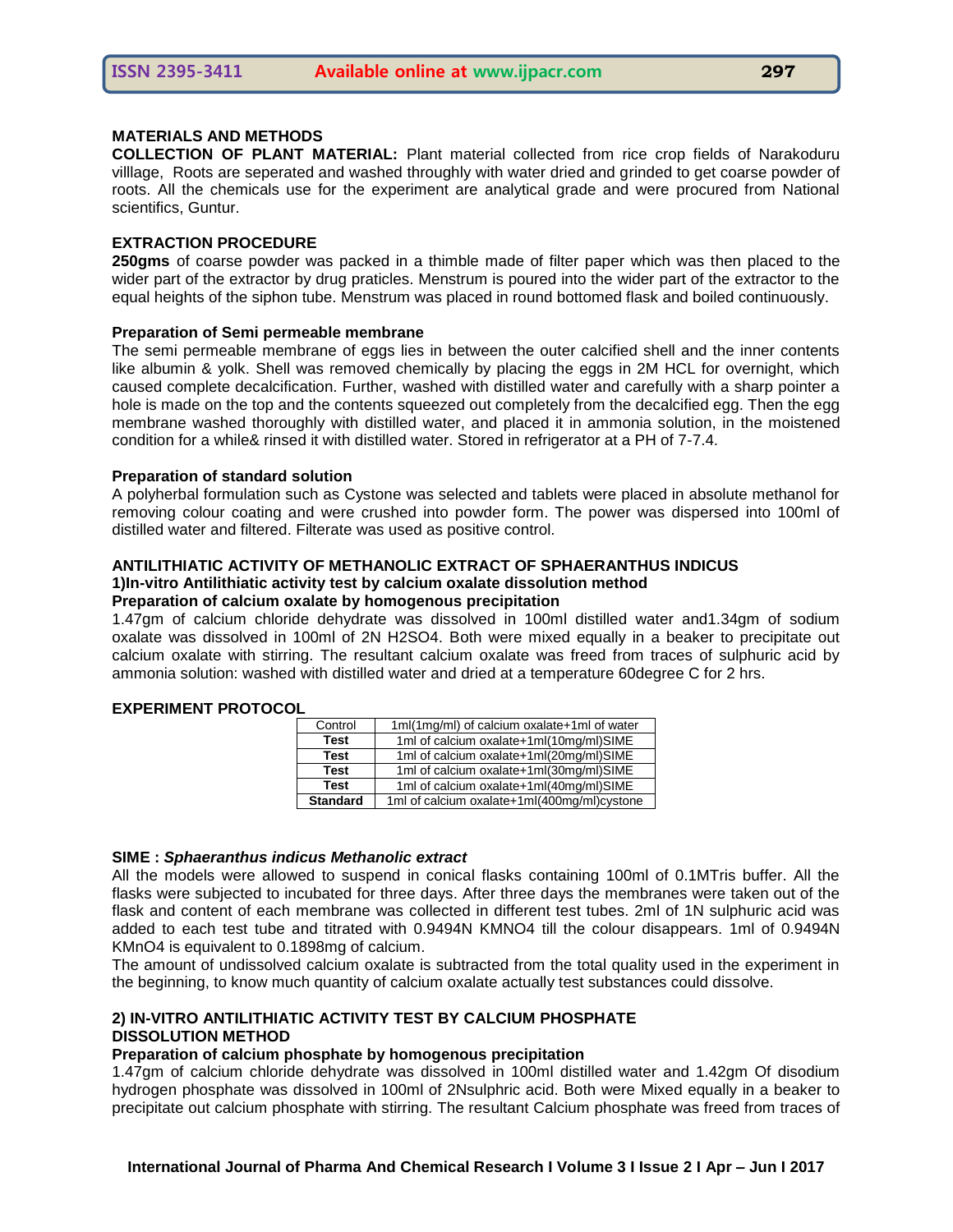sulphuric acid by ammonium solution; washed with distilled water and dried at temperature 60 degree C for 2hrs.

#### **EXPERIMENTAL PROTOCOL**

| <b>Control</b> | 1ml(1mg/ml) of calcium phosphate+1ml of water |
|----------------|-----------------------------------------------|
| <b>Test</b>    | 1ml of calcium phosphate+1ml(10mg/ml)SIME     |
| <b>Test</b>    | 1ml of calcium phosphate+1ml(20mg/ml)SIME     |
| <b>Test</b>    | 1ml of calcium phosphate+1ml(30mg/ml)SIME     |
| <b>Test</b>    | 1ml of calcium phosphate+1ml(40mg/ml)SIME     |
| standard       | 1ml of calcium phosphate+1ml(400mg/ml)cystone |

#### **SIME: Sphaeranthus indicus Methanolic extract**

All the models were allowed to suspended in conical flasks containing 100ml of 0.1MTris buffer. All the flasks were subjected for 3 days. After 3 days the membranes were test out of the flask and content of each membrane was collected in different test tubes. 4ml of 1N sulphuric acid 3ml of molybdate-sulphuric acid reagents. 1ml of reducing solution were added and kept a side for 2hrs. Colour changefrom dark pink to colour less was observed after 2hrs.Change in colour intensity was measured against 620nm spectrophotometrically. Concentration of undissolved calcium was determined from standard calibration curve of calcium phosphate by using measured absorbance readings.

#### **%inhibition= {1-[si/sc]} × 100**

Where; **si**: slope of graph in the presence of inhibitor (plant extract), **Sc:** slope of gragh without inhibitor (control)

#### **RESULTS AND DISCUSSTION**

#### **Phytochemical Investigation**

Methanolic extract of fruit has shown the presence of Carbohydrates and Fats, Proteins and Vitamins.

#### **PHYTOCHEMICAL INVESTIGATION**

| <b>NAME OF THE TEST</b>                                                                                                                                                                                    | <b>METHANOLIC EXTRACT</b> |  |
|------------------------------------------------------------------------------------------------------------------------------------------------------------------------------------------------------------|---------------------------|--|
| <b>Triterpenes</b><br>Salkowski Test:<br>Α.<br>Liebermann - Buchard's Test:<br>В.<br>C. Ischugajiu Test:<br><b>Brickorn and Brinar Test:</b><br>D.<br>Saponins:<br>A. Foam test:<br>Haemolysis Test:<br>В. |                           |  |
| Alkaloids:<br>Mayer's Test:<br>А.<br>Dragendroff's Test:<br>В.<br>C. Wagner's Test:<br>Hager's Test:<br>D.                                                                                                 |                           |  |
| Carbohydrates:<br>Molisch's Test:<br>А.<br>Fehling's Test:<br>В.<br>Benedict's Test:<br>C.<br>Barfoed's Test:<br>D.                                                                                        |                           |  |

#### **Chemical test for the Methanolic extract of Sphaeranthus indicus**

Effect of Methanolic extract was statistically equal to the effect of standard drug being used for dissolving the existing renal stone. Methanol extract of four concentrations were taken for experimental purpose (10mg/ml, 20mg/mi, 30mg/ml, 40mg/ml). dissolution of crystals were lss for Methanolic extract of 10mg/ml and 20mg/ml concetrations. Whereas the extract of 30mg/ml and 40mg/ml has shown almost similar dissoluton of crystals as that of standard Cystone of 400mg/ml.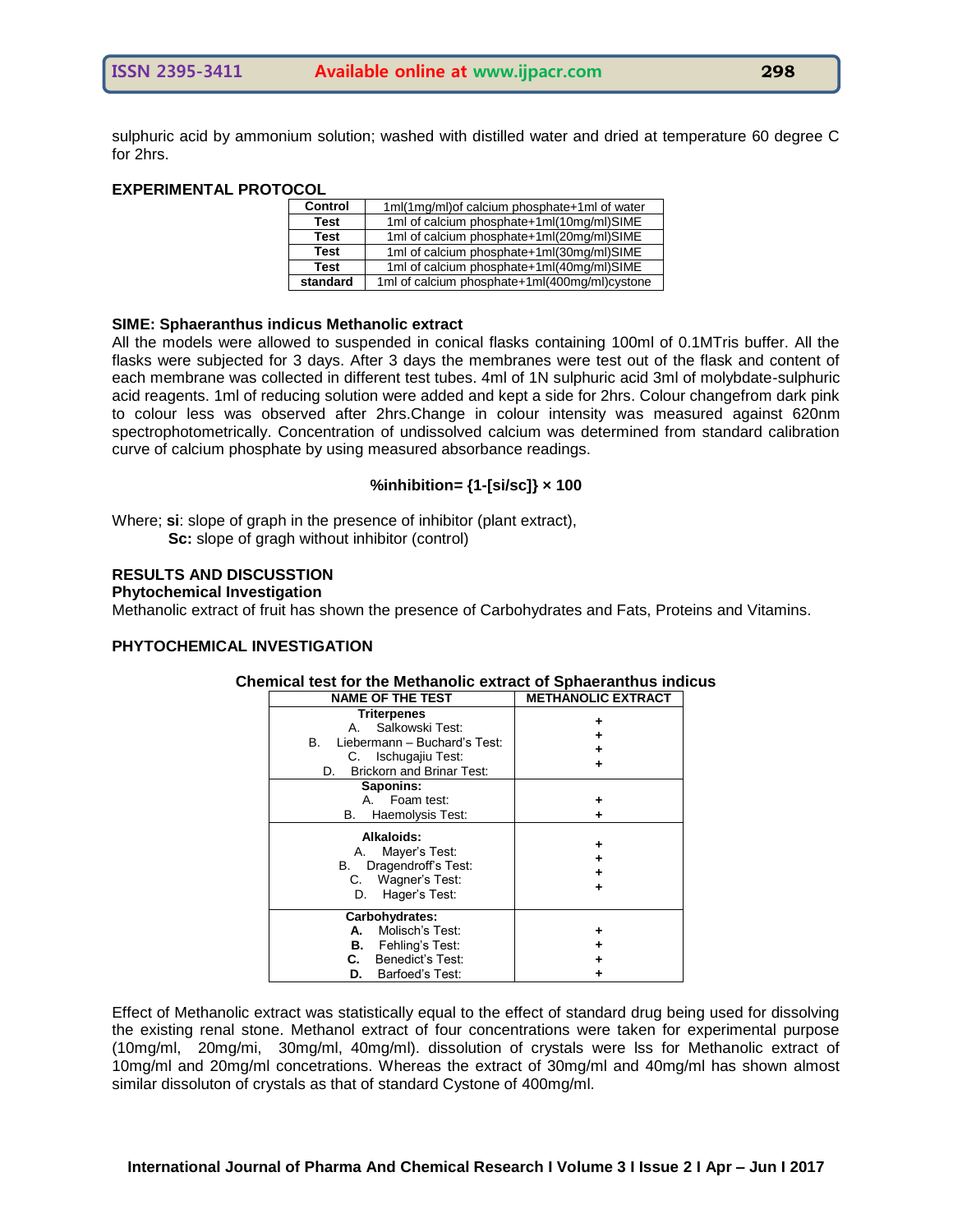**ISSN 2395-3411 Available online at www.ijpacr.com 299**

| Treatment<br><b>Groups</b> | <b>Calcium</b><br>oxalate<br>Absorbance<br>At620nm | Calcium oxalate<br>%Dissolution | calcium<br>phosphate<br>Absorbance<br>At620nm | calcium phosphate<br>%Dissolution |
|----------------------------|----------------------------------------------------|---------------------------------|-----------------------------------------------|-----------------------------------|
| Control                    | 1.562                                              | 0.0                             | 1.562                                         | 0.0                               |
| methanolic extract10mg/ml  | 0.472                                              | $41.4 \pm 0.02$                 | 0.465                                         | $38.2 \pm 0.02$                   |
| methanolic extract20mg/ml  | 0.556                                              | $46.5 \pm 0.02$                 | 0.532                                         | $44.3 \pm 0.02$                   |
| methanolic extract30mg/ml  | 0.598                                              | $53.9 \pm 0.03$                 | 0.574                                         | $49.7 \pm 0.02$                   |
| methanolic extract40mg/ml  | 0.643                                              | $57.3 \pm 0.03$                 | 0.629                                         | $55.69 \pm 0.02$                  |
| Standard                   | 0.650                                              | $58.4 \pm 0.02$                 | 0.650                                         | $58.4 \pm 0.02$                   |



#### **CONCLUSION**

The above results concluded that the plant is available as a weed in rice crop. We can get rid of weeds from the crop at the same time the plant is beneficial for treating various diseased conditions in human beings. According to the knowledge of the tribal people the root decoction of Bodatharamu has an amaging reduction in stone size. Based upon the results of present experiment conducted; SIME 40mg/ml, 50mg/ml,shown almost similar dissolution in calcium oxalate crystals in –vitro . Whereas SIME 10mg/ml,20mg/ml has shown less dissolution. Thereby it was concluded that it is an amazing plant acts against various pathological conditions of human being. Further studies to be conducted for more information is under process.

#### **REFERENCES**

- 1. "What is the Incidence of Kidney Stones after Chemotherapy in patients with Lymphoproliference or Myeloproliferative Disorders?‖. *Int Braz* J Urol 40(6): 772-80. Dec 2014.doi:10.1590/S1677- 5538. IBJU. 2014.06.O8.
- 2. Perazella MA; (2005) Ch. 14: "Urinanalysis" . pp. 209-26, *In* Reilly J & Perazella .
- 3. Caudarella R; Vescini F (September 2009). "Urinary citrate and renal stone disease: the preventive role of alkali citrate treatment ." Arch Ital di Urol, Andr 81 (3): 182-7. PMID 19911682.
- 4. Knudsen BE; Beiko DT; Denstedt JD, Ch. 16: "Uric Acid Urolithiasis ". Pp. 299-308, In Stoller & Meng 2007,
- 5. Nephrolithiasis Overview at eMedicine \$Pathophysiology.